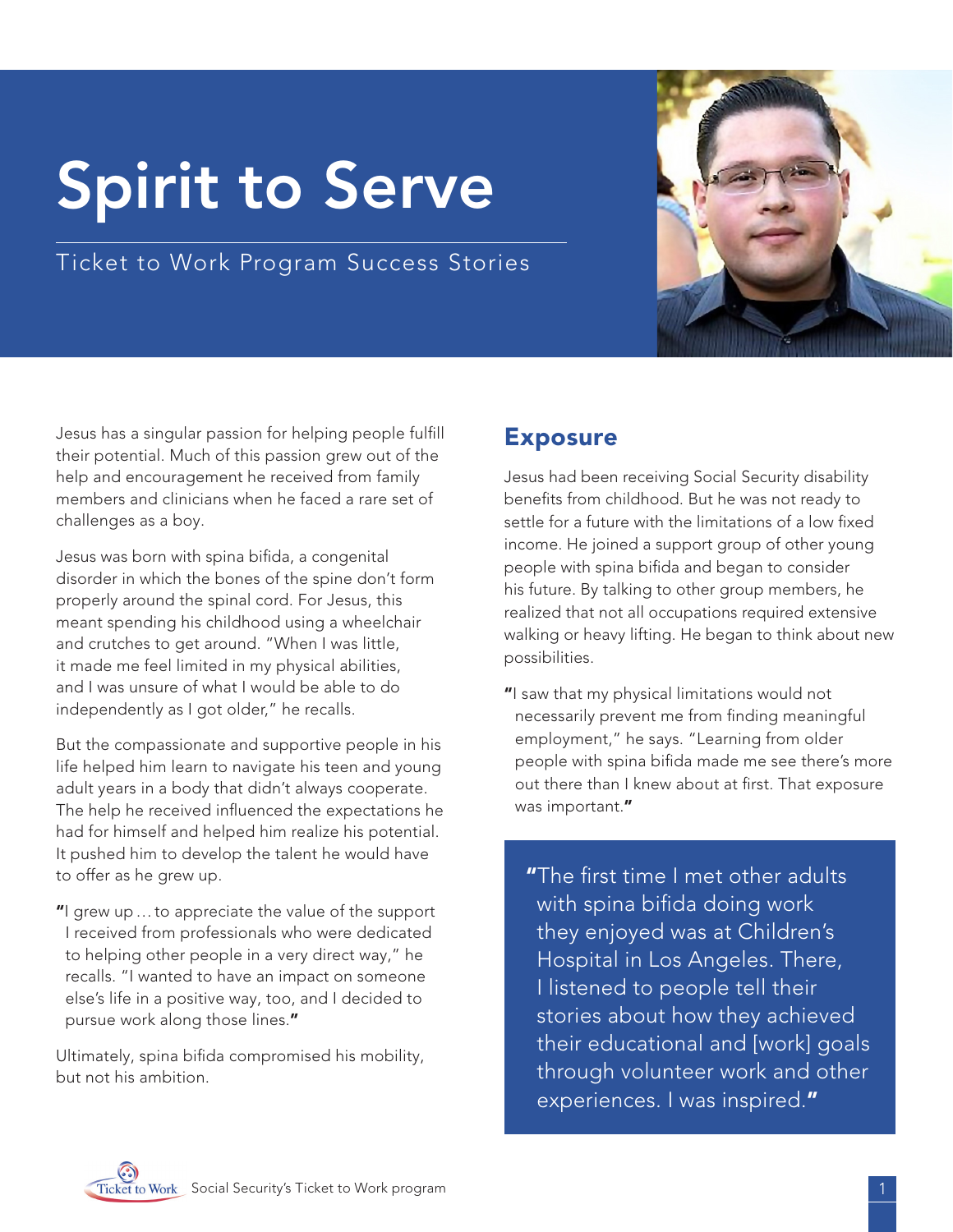Jesus was lucky to have parents and siblings as strong role models. "My parents instilled in me the notion that I was fully capable of achieving my goals just like anyone else," he says. "That was a major influence that helped me keep moving forward. At the same time, my siblings helped me learn and aspire to do more than what others expected of me."

Jesus says he began to discover what he was capable of when he moved out of his parents' home – and his comfort zone – for the first time in 2012. He lived on campus at the University of California at Riverside and experienced a sense of independence he had never known.

"Living on my own at college was a turning point … It was during those years that I developed a great interest in my major, which was sociology. I knew I wanted to do something worthwhile with my degree and seriously contemplated my next steps."

Jesus earned a Bachelor of Arts in 2013 and began looking for opportunities in the field of social work. What he found was the perfect volunteer job and the Ticket to Work program.

## A diploma and a ticket

Jesus took the advice of the people he had met at Children's Hospital. He decided to get his feet wet with some volunteer work.

After graduation, he donated his time to a local organization called [Telecare](http://www.telecarecorp.com/), which helps improve the lives of people with serious mental illness. As a volunteer, Jesus learned about the population



# Volunteer work: Do well by doing good

If you enjoy helping others and want work experience, consider volunteer work. Volunteering involves donating your time and skills to meet a need, promote good, or improve quality of life. It is a great way to give back to your community. It is also an opportunity to explore different fields and learn new skills, which can help you get into college or start a career.

You can find a volunteer opportunity that is right for you by checking out places in your community. You can also search online at:

[www.nationalservice.gov](http://www.nationalservice.gov) [www.volunteermatch.org](http://www.volunteermatch.org) [www.idealist.org](http://www.idealist.org)

For more information about work experiences, visit the [National](http://www.ncwd-youth.info)  [Collaborative on](http://www.ncwd-youth.info)  [Workforce and Disability](http://www.ncwd-youth.info)  [for Youth](http://www.ncwd-youth.info).



Ticket to Work Social Security's Ticket to Work program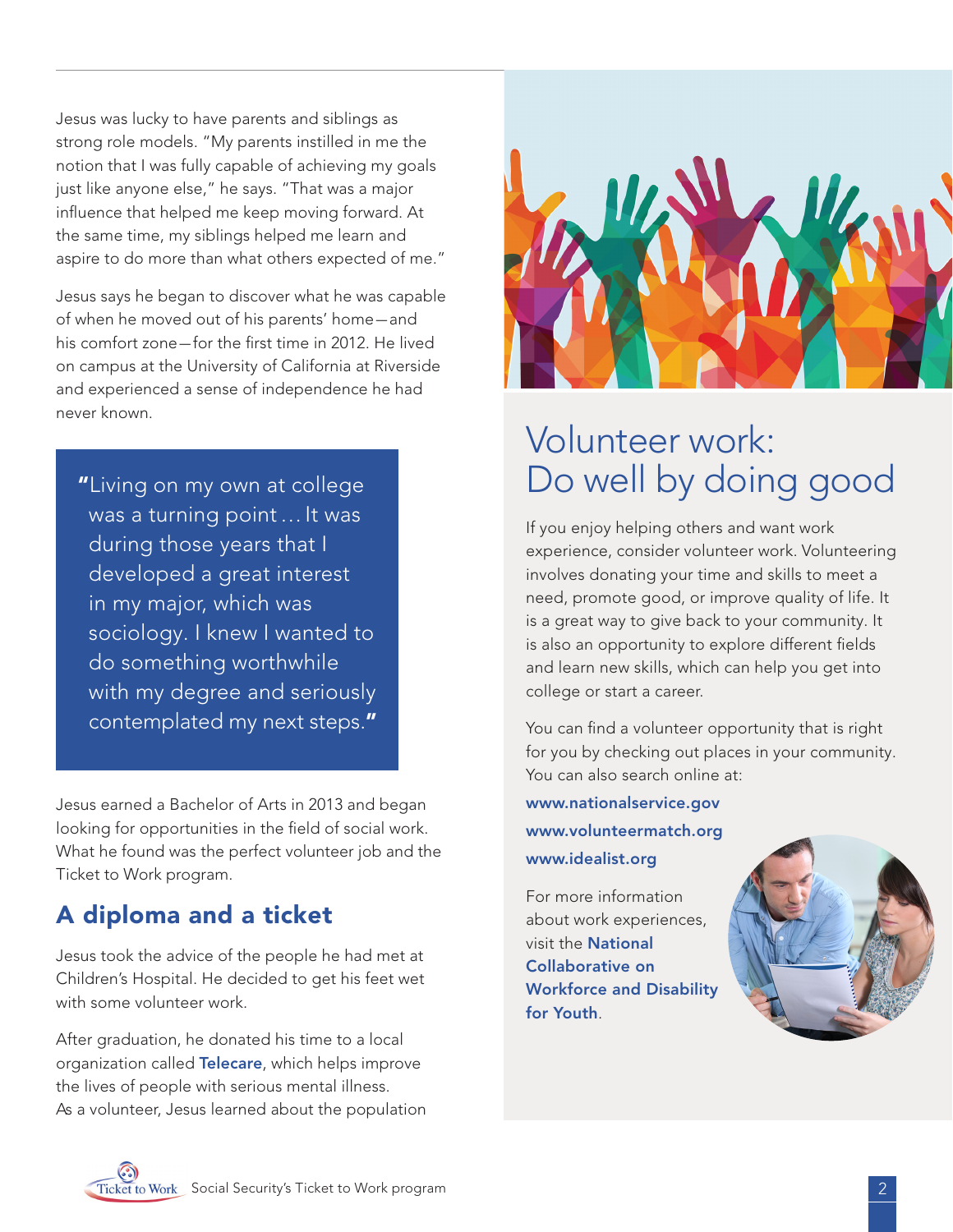# Ticket to Work Service Providers

Several different types of Ticket to Work program service providers can help you transition to the workforce or progress in the job you have:



600+ Employment Networks (EN) across the U.S. offer a range of free support services through the Ticket to Work program. Some ENs serve specific populations, while others may provide specialized support services. ENs can help you:

- **Prepare for the workforce**
- Find a job and stay employed
- Advance in your current job
- Get job accommodations
- **Stay in touch with Social Security**
- **Stay organized**

Workforce ENs are providers that are also part of a state's public workforce system. Like other ENs, Workforce ENs can give you

access to a wide array of employment support services, including training programs and special programs for youth in transition and veterans. A Ticket program participant who assigns their ticket to a Workforce EN will work with providers in the workforce system (including American Job Centers).



WF

People who need more significant support services (such as rehabilitation or training) may find help at a State Vocational Rehabilitation (VR) agency. State VR agencies deliver a wide variety of services to help people with disabilities go to work. These services are designed to provide the client with the training and other services that are needed to return

to work, to enter a new line of work, or to enter the workforce for the first time. State VR agencies can help you get ready to work. If necessary, you can then find an EN to help you keep your job and make more money.



Benefits counselors are professionals who can explain how working will affect your Social Security disability benefits. Community-based

organizations known as Work Incentives Planning and Assistance (WIPA) projects, have benefits counselors on staff. Some ENs also offer benefits counseling services.

Use the [Find Help](https://www.choosework.net/findhelp/) tool to connect with providers that offer the services you need to start or advance your career.

that Telecare serves and the important work the organization does in his community. His role expanded, and later that year, he was offered paid employment as a part-time case manager. He spent most of his day visiting clients and learning about the value of offering personalized support to a vulnerable population.

Jesus was gaining work experience, but he was still uncertain about the risks and rewards of full-time employment. As he considered full-time work, Jesus felt he needed some professional guidance. He found it when he came across information about Social Security's Ticket to Work program online.

The Ticket to Work (Ticket) program supports career development for people with disabilities who are ready for employment. Adults ages 18 through 64 who receive Social Security disability benefits qualify. Through the Ticket program, State Vocational Rehabilitation (VR) agencies and service providers known as Employment Networks (EN) offer a range of free support services to help people prepare for, find or maintain employment. Some ENs serve people with a specific type of disability; others offer certain types of services. The program is voluntary and set up to help people progress toward financial independence.

Jesus searched for providers near his home using the Ticket program's online [Find Help](https://choosework.net/findhelp/) tool. He received the guidance he needed early in 2014. He connected with Julie Johnson, a Benefits Counselor at the EN "Career Connection." Benefits counselors like Julie are qualified professionals that give people advice about what working will mean for their Social Security disability benefits. People thinking about employment are encouraged to begin by talking to a Benefits Counselor.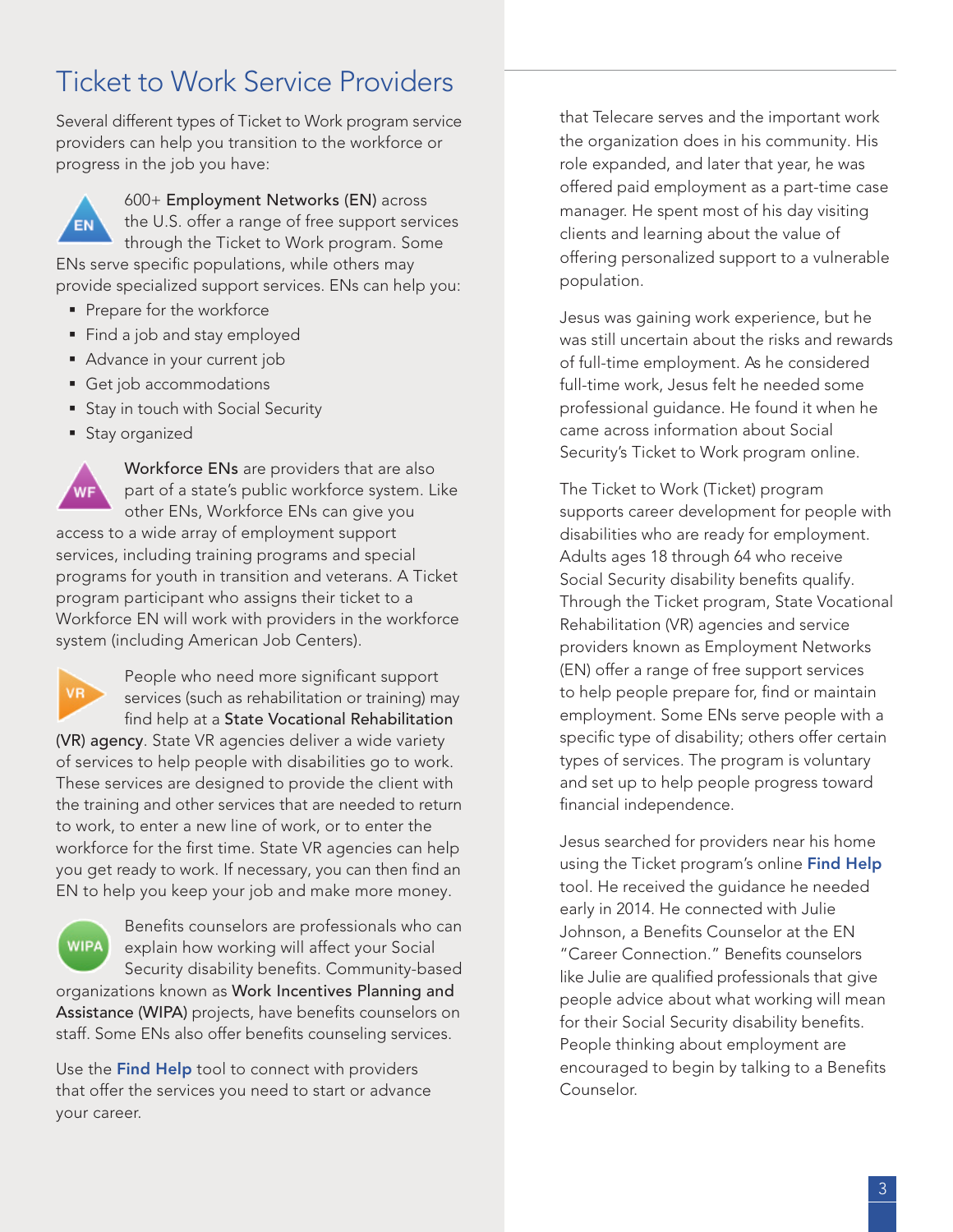## Work Incentives help Jesus focus on his future

With Julie's help, Jesus learned about Social Security rules called Work Incentives. Work Incentives make it easier for adults with disabilities to work and potentially still receive Medicaid or Medicare and cash benefits from Social Security.

Jesus learned that if his disability interfered with his ability to work within five years, he could take advantage of a Work Incentive known as Expedited **[Reinstatement](https://www.ssa.gov/disabilityresearch/wi/exr.htm)** (EXR). EXR may allow Jesus to receive cash benefits again without filing a new application. He felt at ease knowing he would have time to decide if full-time employment would work out.

Julie helped Jesus understand his responsibilities as a Ticket program participant. They worked together on an Individual Work Plan (IWP). An IWP is a road map to help people identify and reach their employment goals. Julie assisted Jesus with a resumé, sent him job leads, helped him with correspondence from Social Security, and supported him throughout the transition to the next phase of his career.

## A road map and schedule

Julie also used her information network to connect Jesus with a unique career advancement opportunity. She learned that the Social Security Administration was recruiting to fill select positions around the country. Many job seekers with disabilities will qualify for consideration for positions with the federal government under a special placement authority called "Schedule A." Schedule A is a non-competitive hiring authority available for federal agencies to hire and promote workers with disabilities. By using Schedule A to fill a vacancy, a federal government agency can avoid using the traditional – and often lengthy – competitive hiring process. A person is eligible for a Schedule A if he or she has a severe physical or mental disability.

# The ABCs of Schedule A

There are many advantages to working for the federal government. Federal employees serve in a wide variety of exciting jobs, earn good wages, receive medical benefits, and make a difference through public service. The federal government hires people in many different fields, from accounting to public affairs, healthcare to law enforcement, and everything in between.

There are a number of ways that people can apply for a job in the federal government. For people with disabilities, one of those ways is the Schedule A Hiring Authority for people with disabilities (Schedule A).

#### So what is Schedule A?

There are a lot of rules and regulations for the hiring process at federal agencies. Most of the time, a person must go through a competitive process which is open to all applicants. Applicants who go through this process are hired into the competitive service.

[Schedule A](https://www.usajobs.gov/Help/working-in-government/unique-hiring-paths/individuals-with-disabilities/) is an exception to the traditional hiring process. Schedule A streamlines the hiring process for people with disabilities. In some instances, hiring officials may select solely from a list of qualified Schedule A applicants.

You can apply using Schedule A if you are a person with an intellectual disability, a severe physical disability, or a psychiatric disability. To be selected, you will need to show that you meet the qualifications of the job with or without reasonable accommodation.

Want more information? Read the Equal Employment Opportunity Commission's guide to obtaining a job in the federal government using [Schedule A: Tips for Applicants with Disabilities](https://www.eeoc.gov/eeoc/publications/abc_applicants_with_disabilities.cfm)  [on Getting Federal Jobs](https://www.eeoc.gov/eeoc/publications/abc_applicants_with_disabilities.cfm). This guide can answer your questions, and so can a Ticket program service provider who knows about Schedule A.

Ticket to Work Social Security's Ticket to Work program